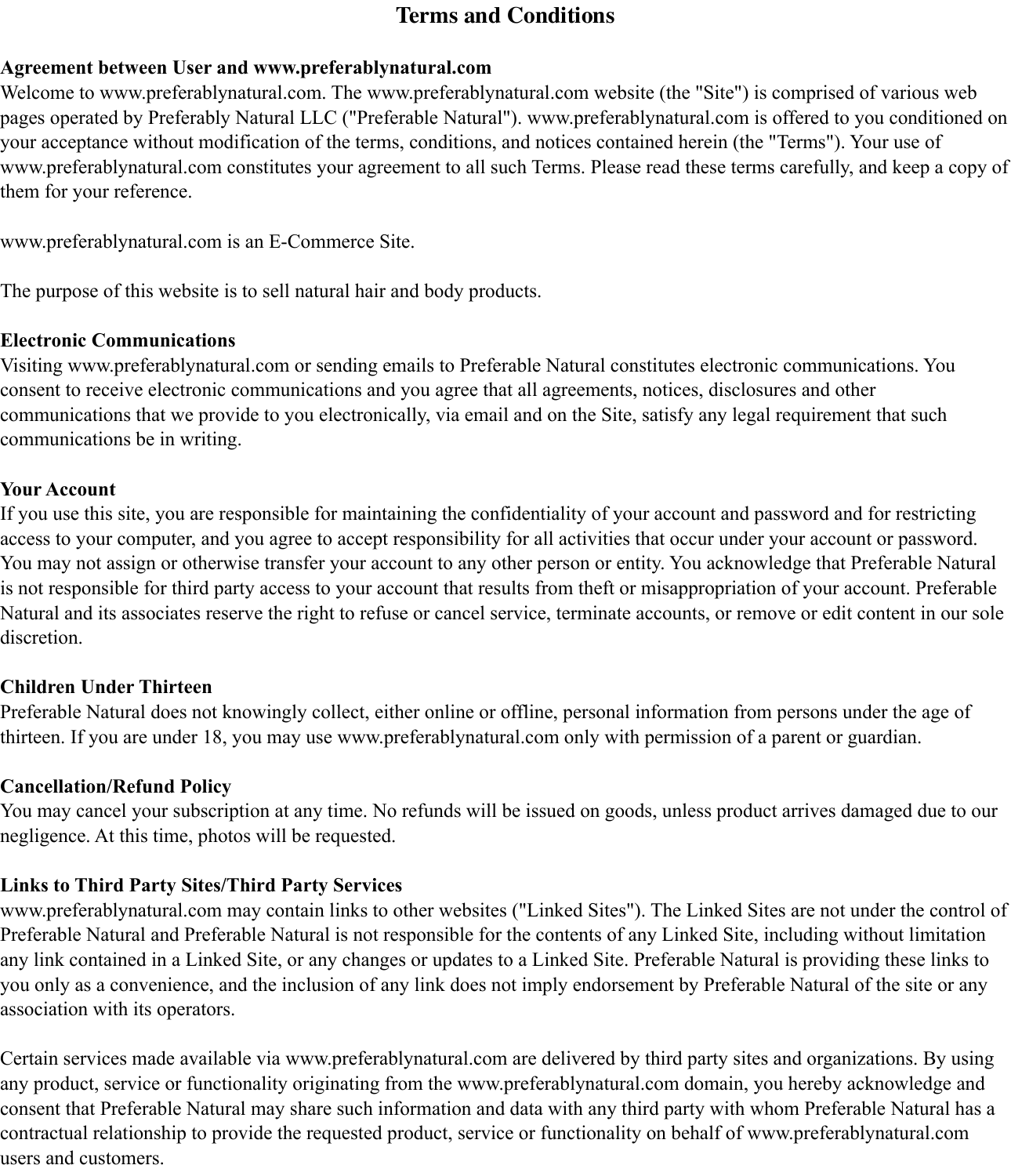### **No Unlawful or Prohibited Use/Intellectual Property**

You are granted a non-exclusive, non-transferable, revocable license to access and use www.preferablynatural.com strictly in accordance with these terms of use. As a condition of your use of the Site, you warrant to Preferable Natural that you will not use the Site for any purpose that is unlawful or prohibited by these Terms. You may not use the Site in any manner which could damage, disable, overburden, or impair the Site or interfere with any other party's use and enjoyment of the Site. You may not obtain or attempt to obtain any materials or information through any means not intentionally made available or provided for through the Site.

All content included as part of the Service, such as text, graphics, logos, images, as well as the compilation thereof, and any software used on the Site, is the property of Preferable Natural or its suppliers and protected by copyright and other laws that protect intellectual property and proprietary rights. You agree to observe and abide by all copyright and other proprietary notices, legends or other restrictions contained in any such content and will not make any changes thereto.

You will not modify, publish, transmit, reverse engineer, participate in the transfer or sale, create derivative works, or in any way exploit any of the content, in whole or in part, found on the Site. Preferable Natural content is not for resale. Your use of the Site does not entitle you to make any unauthorized use of any protected content, and in particular you will not delete or alter any proprietary rights or attribution notices in any content. You will use protected content solely for your personal use, and will make no other use of the content without the express written permission of Preferable Natural and the copyright owner. You agree that you do not acquire any ownership rights in any protected content. We do not grant you any licenses, express or implied, to the intellectual property of Preferable Natural or our licensors except as expressly authorized by these Terms.

#### **International Users**

The Service is controlled, operated and administered by Preferable Natural from our offices within the USA. If you access the Service from a location outside the USA, you are responsible for compliance with all local laws. You agree that you will not use the Preferable Natural Content accessed through www.preferablynatural.com in any country or in any manner prohibited by any applicable laws, restrictions or regulations.

#### **Indemnification**

You agree to indemnify, defend and hold harmless Preferable Natural, its officers, directors, employees, agents and third parties, for any losses, costs, liabilities and expenses (including reasonable attorney's fees) relating to or arising out of your use of or inability to use the Site or services, any user postings made by you, your violation of any terms of this Agreement or your violation of any rights of a third party, or your violation of any applicable laws, rules or regulations. Preferable Natural reserves the right, at its own cost, to assume the exclusive defense and control of any matter otherwise subject to indemnification by you, in which event you will fully cooperate with Preferable Natural in asserting any available defenses.

#### **Arbitration**

In the event the parties are not able to resolve any dispute between them arising out of or concerning these Terms and Conditions, or any provisions hereof, whether in contract, tort, or otherwise at law or in equity for damages or any other relief, then such dispute shall be resolved only by final and binding arbitration pursuant to the Federal Arbitration Act, conducted by a single neutral arbitrator and administered by the American Arbitration Association, or a similar arbitration service selected by the parties, in a location mutually agreed upon by the parties. The arbitrator's award shall be final, and judgment may be entered upon it in any court having jurisdiction. In the event that any legal or equitable action, proceeding or arbitration arises out of or concerns these Terms and Conditions, the prevailing party shall be entitled to recover its costs and reasonable attorney's fees. The parties agree to arbitrate all disputes and claims in regards to these Terms and Conditions or any disputes arising as a result of these Terms and Conditions, whether directly or indirectly, including Tort claims that are a result of these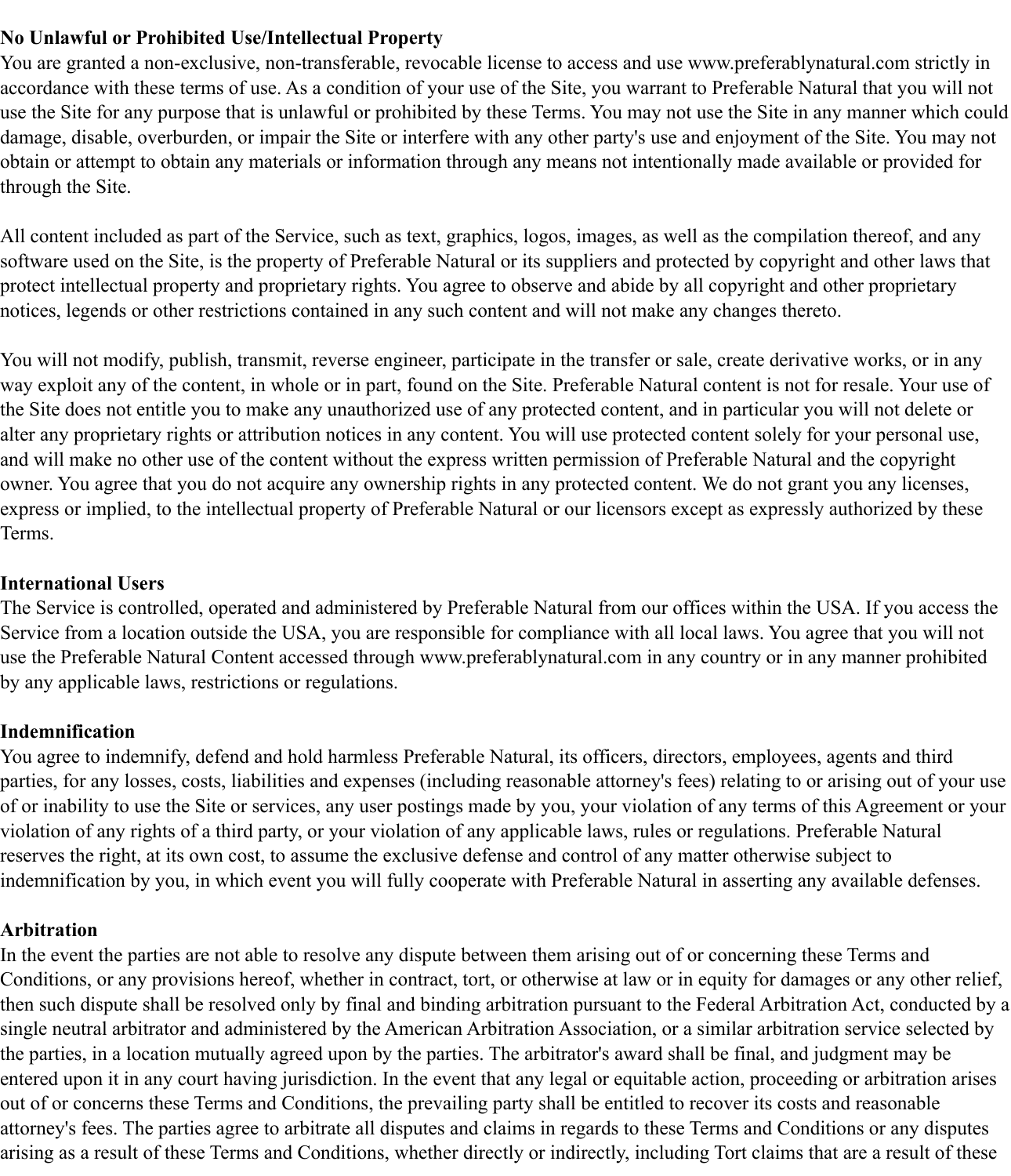Terms and Conditions. The parties agree that the Federal Arbitration Act governs the interpretation and enforcement of this provision. The entire dispute, including the scope and enforceability of this arbitration provision shall be determined by the Arbitrator. This arbitration provision shall survive the termination of these Terms and Conditions.

## **Class Action Waiver**

Any arbitration under these Terms and Conditions will take place on an individual basis; class arbitrations and class/ representative/collective actions are not permitted. THE PARTIES AGREE THAT A PARTY MAY BRING CLAIMS AGAINST THE OTHER ONLY IN EACH'S INDIVIDUAL CAPACITY, AND NOT AS A PLAINTIFF OR CLASS MEMBER IN ANY PUTATIVE CLASS, COLLECTIVE AND/ OR REPRESENTATIVE PROCEEDING, SUCH AS IN THE FORM OF A PRIVATE ATTORNEY GENERAL ACTION AGAINST THE OTHER. Further, unless both you and Preferable Natural agree otherwise, the arbitrator may not consolidate more than one person's claims, and may not otherwise preside over any form of a representative or class proceeding.

## **Liability Disclaimer**

THE INFORMATION, SOFTWARE, PRODUCTS, AND SERVICES INCLUDED IN OR AVAILABLE THROUGH THE SITE MAY INCLUDE INACCURACIES OR TYPOGRAPHICAL ERRORS. CHANGES ARE PERIODICALLY ADDED TO THE INFORMATION HEREIN. PREFERABLY NATURAL LLC AND/OR ITS SUPPLIERS MAY MAKE IMPROVEMENTS AND/OR CHANGES IN THE SITE AT ANY TIME.

PREFERABLY NATURAL LLC AND/OR ITS SUPPLIERS MAKE NO REPRESENTATIONS ABOUT THE SUITABILITY, RELIABILITY, AVAILABILITY, TIMELINESS, AND ACCURACY OF THE INFORMATION, SOFTWARE, PRODUCTS, SERVICES AND RELATED GRAPHICS CONTAINED ON THE SITE FOR ANY PURPOSE. TO THE MAXIMUM EXTENT PERMITTED BY APPLICABLE LAW, ALL SUCH INFORMATION, SOFTWARE, PRODUCTS, SERVICES AND RELATED GRAPHICS ARE PROVIDED "AS IS" WITHOUT WARRANTY OR CONDITION OF ANY KIND. PREFERABLY NATURAL LLC AND/OR ITS SUPPLIERS HEREBY DISCLAIM ALL WARRANTIES AND CONDITIONS WITH REGARD TO THIS INFORMATION, SOFTWARE, PRODUCTS, SERVICES AND RELATED GRAPHICS, INCLUDING ALL IMPLIED WARRANTIES OR CONDITIONS OF MERCHANTABILITY, FITNESS FOR A PARTICULAR PURPOSE, TITLE AND NON-INFRINGEMENT.

TO THE MAXIMUM EXTENT PERMITTED BY APPLICABLE LAW, IN NO EVENT SHALL PREFERABLY NATURAL LLC AND/OR ITS SUPPLIERS BE LIABLE FOR ANY DIRECT, INDIRECT, PUNITIVE, INCIDENTAL, SPECIAL, CONSEQUENTIAL DAMAGES OR ANY DAMAGES WHATSOEVER INCLUDING, WITHOUT LIMITATION, DAMAGES FOR LOSS OF USE, DATA OR PROFITS, ARISING OUT OF OR IN ANY WAY CONNECTED WITH THE USE OR PERFORMANCE OF THE SITE, WITH THE DELAY OR INABILITY TO USE THE SITE OR RELATED SERVICES, THE PROVISION OF OR FAILURE TO PROVIDE SERVICES, OR FOR ANY INFORMATION, SOFTWARE, PRODUCTS, SERVICES AND RELATED GRAPHICS OBTAINED THROUGH THE SITE, OR OTHERWISE ARISING OUT OF THE USE OF THE SITE, WHETHER BASED ON CONTRACT, TORT, NEGLIGENCE, STRICT LIABILITY OR OTHERWISE, EVEN IF PREFERABLY NATURAL LLC OR ANY OF ITS SUPPLIERS HAS BEEN ADVISED OF THE POSSIBILITY OF DAMAGES. BECAUSE SOME STATES/JURISDICTIONS DO NOT ALLOW THE EXCLUSION OR LIMITATION OF LIABILITY FOR CONSEQUENTIAL OR INCIDENTAL DAMAGES, THE ABOVE LIMITATION MAY NOT APPLY TO YOU. IF YOU ARE DISSATISFIED WITH ANY PORTION OF THE SITE, OR WITH ANY OF THESE TERMS OF USE, YOUR SOLE AND EXCLUSIVE REMEDY IS TO DISCONTINUE USING THE SITE.

## **Termination/Access Restriction**

Preferable Natural reserves the right, in its sole discretion, to terminate your access to the Site and the related services or any portion thereof at any time, without notice. To the maximum extent permitted by law, this agreement is governed by the laws of the State of Michigan and you hereby consent to the exclusive jurisdiction and venue of courts in Michigan in all disputes